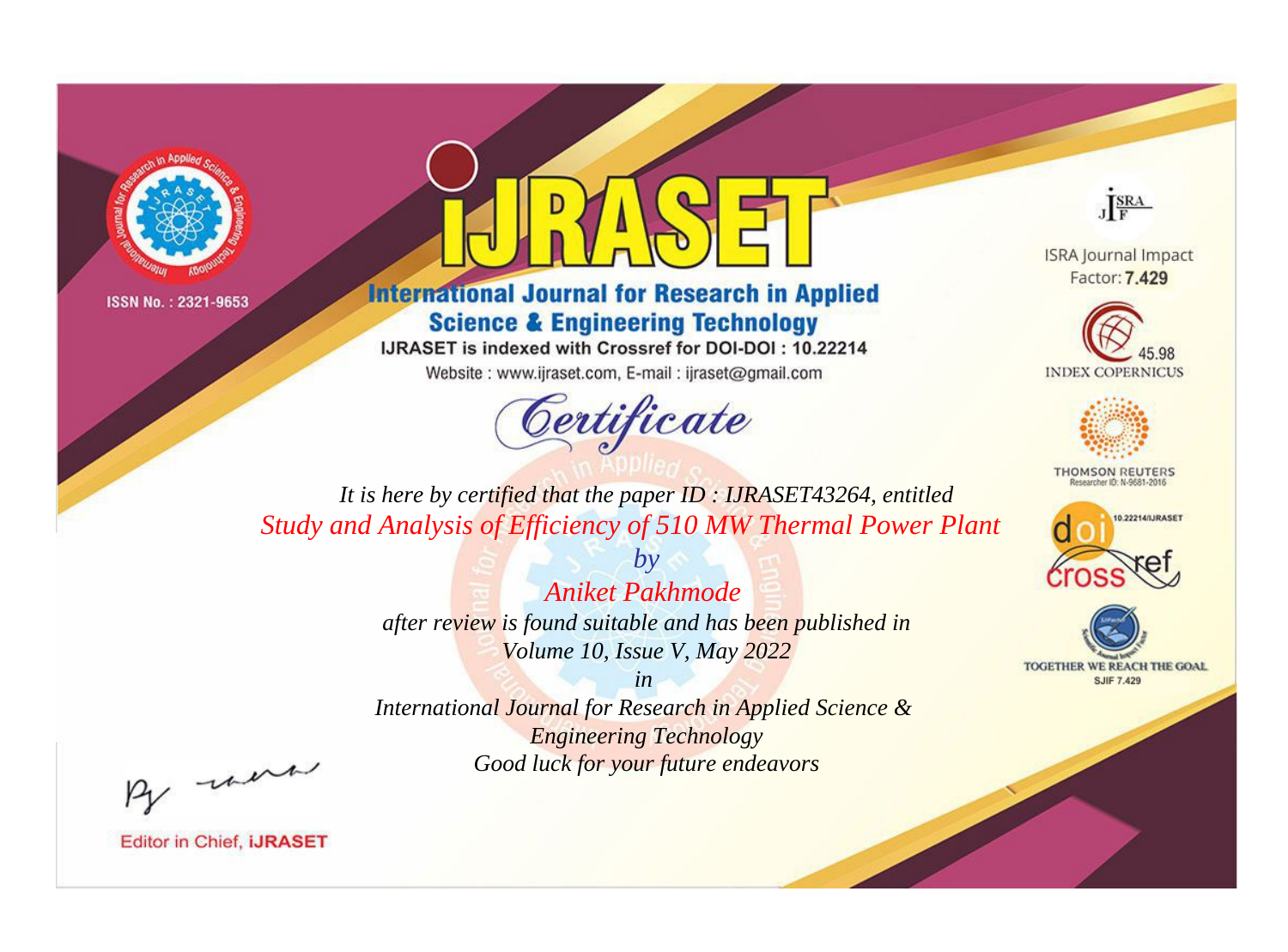



**International Journal for Research in Applied Science & Engineering Technology** 

IJRASET is indexed with Crossref for DOI-DOI: 10.22214

Website: www.ijraset.com, E-mail: ijraset@gmail.com



JERA

**ISRA Journal Impact** Factor: 7.429





**THOMSON REUTERS** 



TOGETHER WE REACH THE GOAL **SJIF 7.429** 

*It is here by certified that the paper ID : IJRASET43264, entitled Study and Analysis of Efficiency of 510 MW Thermal Power Plant*

> *by Aniruddha Yarnal after review is found suitable and has been published in Volume 10, Issue V, May 2022*

> > *in*

*International Journal for Research in Applied Science & Engineering Technology Good luck for your future endeavors*

By morn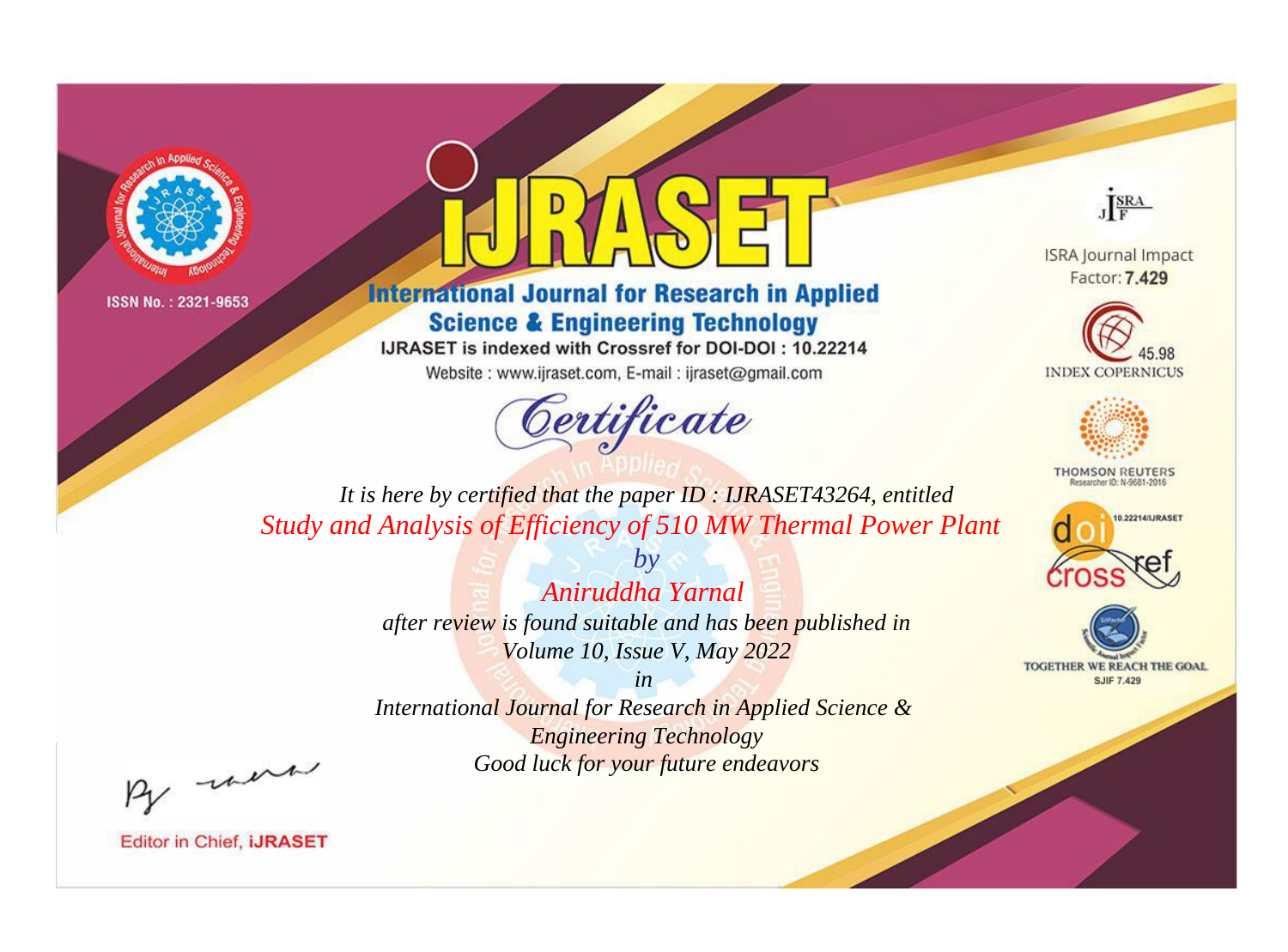



**International Journal for Research in Applied Science & Engineering Technology** 

IJRASET is indexed with Crossref for DOI-DOI: 10.22214

Website: www.ijraset.com, E-mail: ijraset@gmail.com



JERA

**ISRA Journal Impact** Factor: 7.429





**THOMSON REUTERS** 



TOGETHER WE REACH THE GOAL **SJIF 7.429** 

*It is here by certified that the paper ID : IJRASET43264, entitled Study and Analysis of Efficiency of 510 MW Thermal Power Plant*

> *Jatin Deshmukh after review is found suitable and has been published in Volume 10, Issue V, May 2022*

*by*

*in* 

*International Journal for Research in Applied Science & Engineering Technology Good luck for your future endeavors*

By morn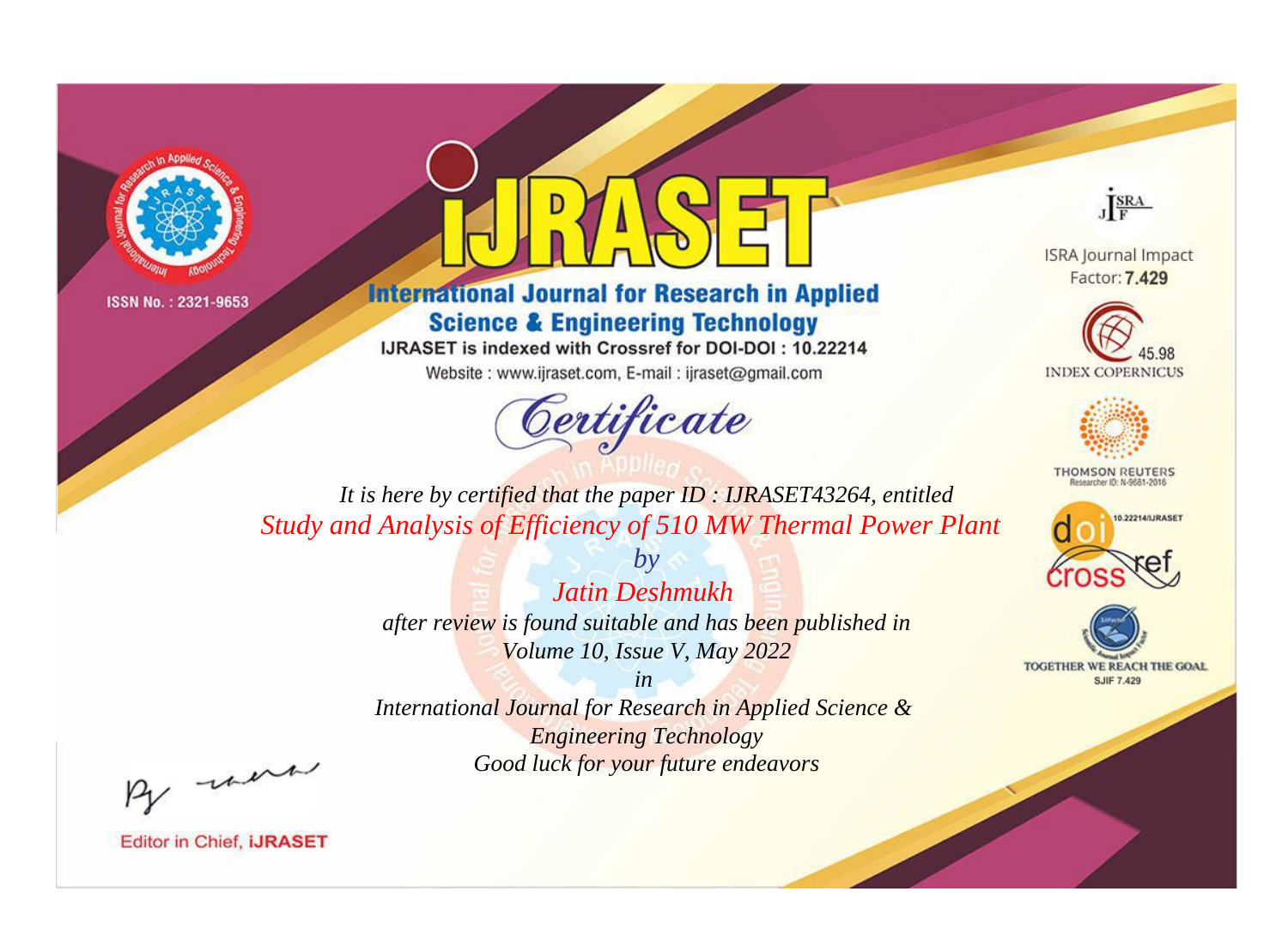



**International Journal for Research in Applied Science & Engineering Technology** 

IJRASET is indexed with Crossref for DOI-DOI: 10.22214

Website: www.ijraset.com, E-mail: ijraset@gmail.com



JERA

**ISRA Journal Impact** Factor: 7.429





**THOMSON REUTERS** 



TOGETHER WE REACH THE GOAL **SJIF 7.429** 

*It is here by certified that the paper ID : IJRASET43264, entitled Study and Analysis of Efficiency of 510 MW Thermal Power Plant*

> *by Atul Chauhan after review is found suitable and has been published in Volume 10, Issue V, May 2022*

> > *in*

*International Journal for Research in Applied Science & Engineering Technology Good luck for your future endeavors*

By morn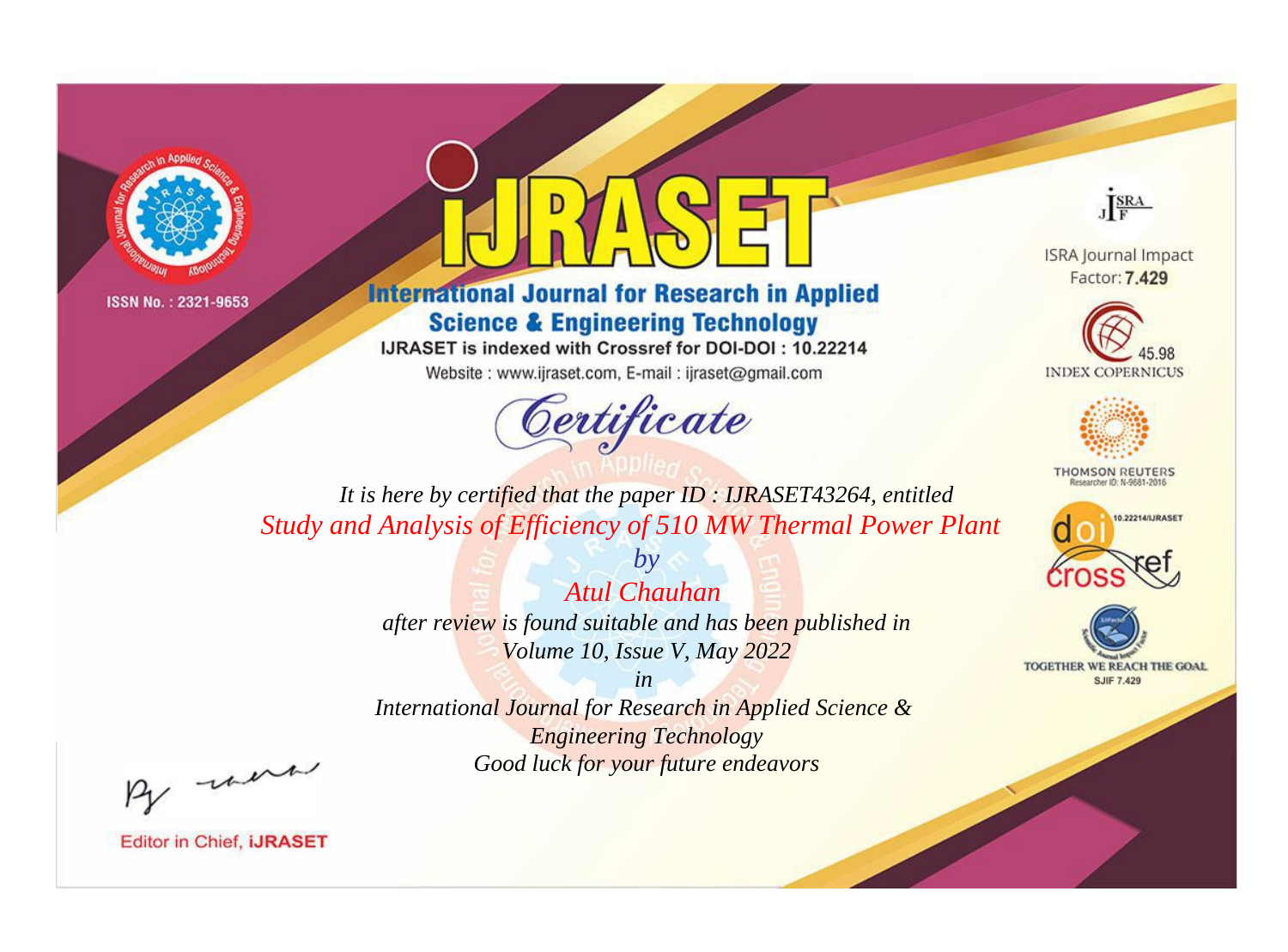



**International Journal for Research in Applied Science & Engineering Technology** 

IJRASET is indexed with Crossref for DOI-DOI: 10.22214

Website: www.ijraset.com, E-mail: ijraset@gmail.com



JERA

**ISRA Journal Impact** Factor: 7.429





**THOMSON REUTERS** 



TOGETHER WE REACH THE GOAL **SJIF 7.429** 

*It is here by certified that the paper ID : IJRASET43264, entitled Study and Analysis of Efficiency of 510 MW Thermal Power Plant*

> *Amisha Kale after review is found suitable and has been published in Volume 10, Issue V, May 2022*

*by*

*in* 

*International Journal for Research in Applied Science & Engineering Technology Good luck for your future endeavors*

By morn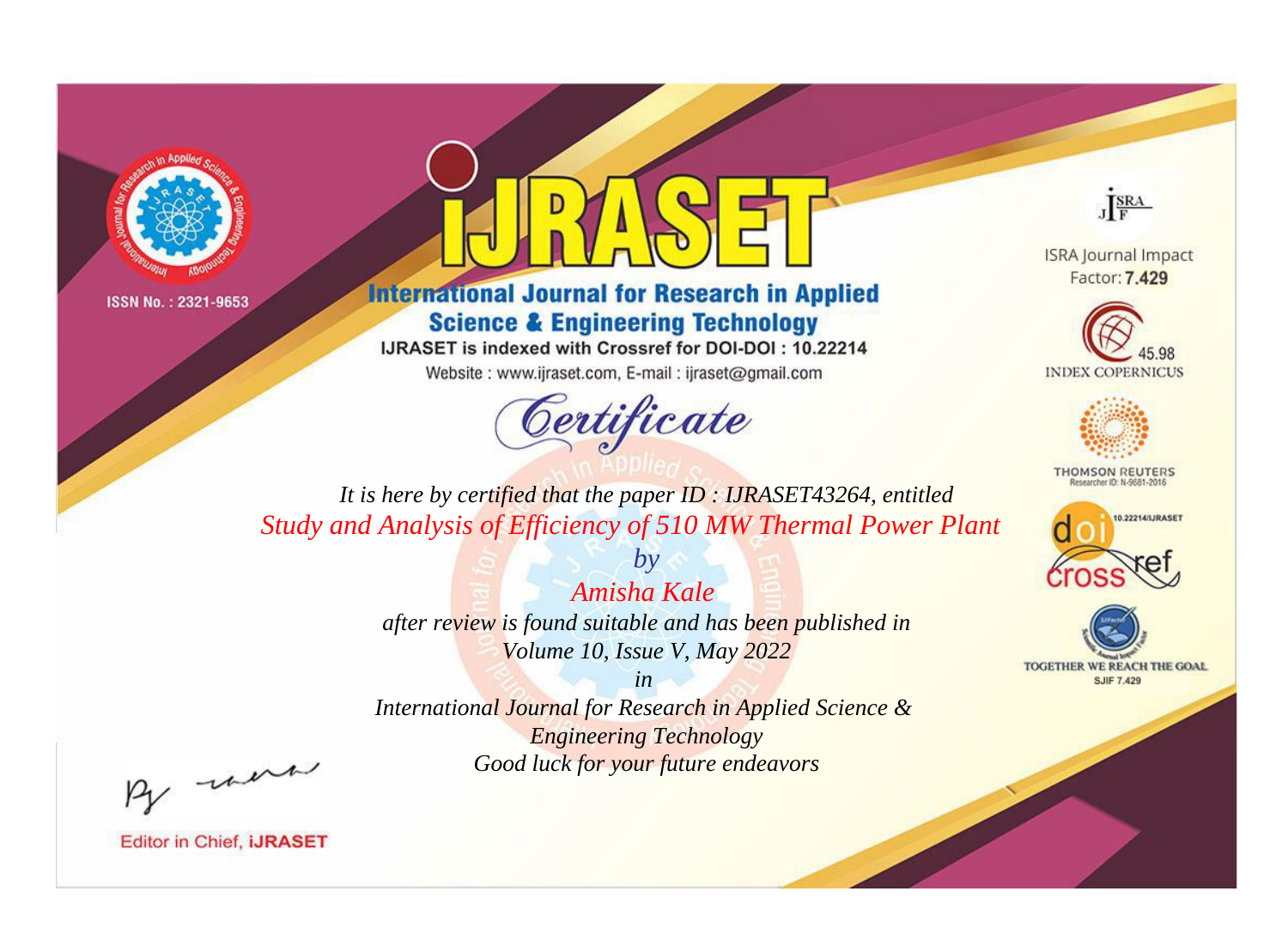



**International Journal for Research in Applied Science & Engineering Technology** 

IJRASET is indexed with Crossref for DOI-DOI: 10.22214

Website: www.ijraset.com, E-mail: ijraset@gmail.com



JERA

**ISRA Journal Impact** Factor: 7.429





**THOMSON REUTERS** 



TOGETHER WE REACH THE GOAL **SJIF 7.429** 

*It is here by certified that the paper ID : IJRASET43264, entitled Study and Analysis of Efficiency of 510 MW Thermal Power Plant*

> *by Payal Sahare after review is found suitable and has been published in Volume 10, Issue V, May 2022*

> > *in*

*International Journal for Research in Applied Science & Engineering Technology Good luck for your future endeavors*

By morn